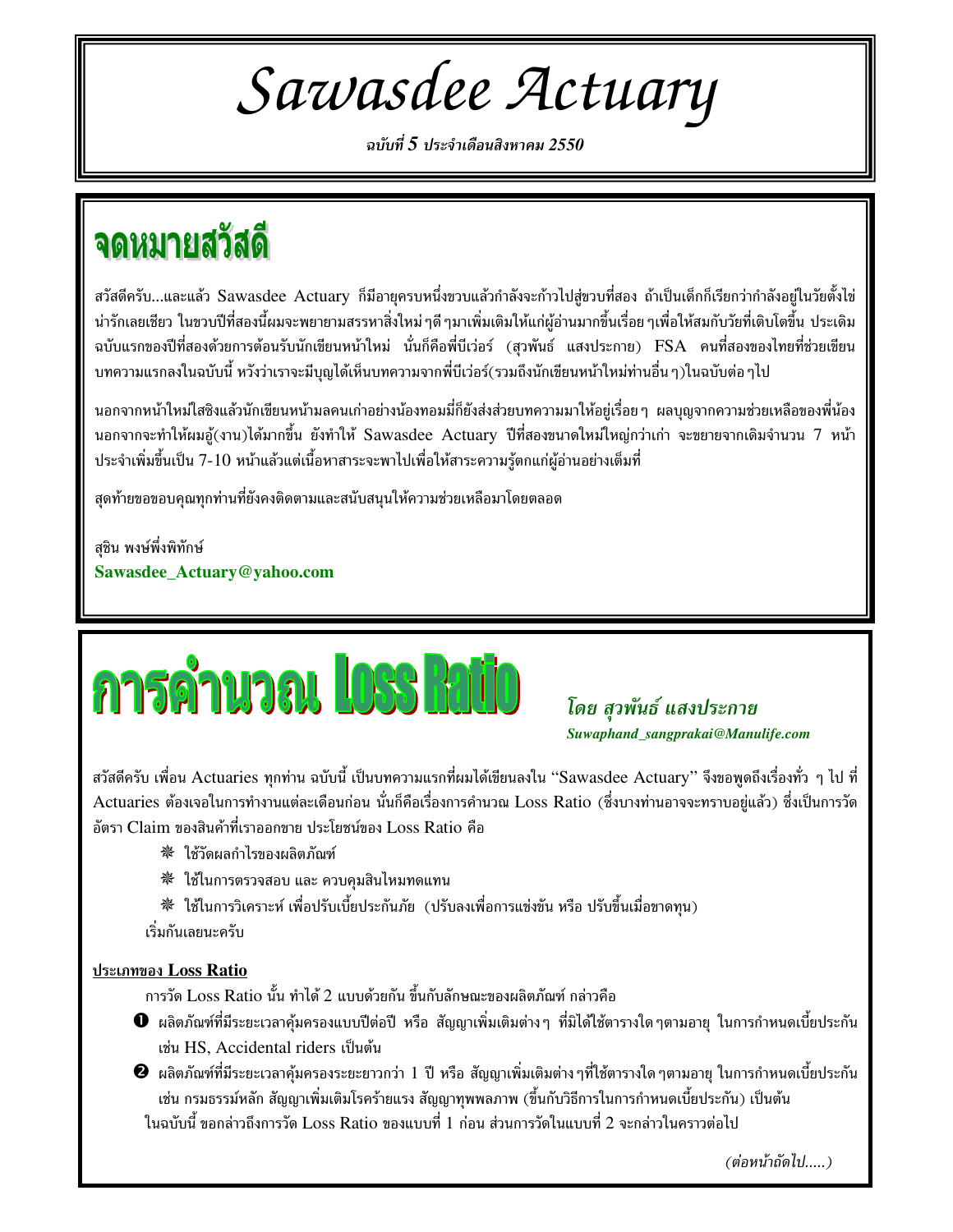(ต่อจากหน้าที่แล้ว......)

#### **Claim**

ค่อนข้างจะตรงตัวนะครับ สำหรับ Claim แต่ก็มีบางคำถามเกี่ยวกับ Claim เหมือนกัน

- $\bullet$  จะรวม Claim ที่ค้างจ่ายหรือไม่
- 2 แน่นอนว่าต้องใช้ Claim ที่เกิดขึ้นใน Study Period แต่จะใช้วันไหนเป็นตัวกำหนดว่าอยู่ใน Study Period หรือไม่ (วันที่เกิด Claim, วันที่แจ้งบริษัท, วันที่บริษัทอนุมัติการจ่าย Claim, วันที่บริษัทได้จ่าย Claim ออกไป ฯลฯ)
- $\, \Theta \,$  จะใช้ Claim จำนวนเท่าไหร่ เท่าที่บริษัทจ่าย หรือ เท่าที่ Claim เกิดขึ้นจริง หรือ เท่ากับจำนวนที่ลูกค้าเรียกร้อง

 $\bm{\Theta}$  ถ้า Claim มีการแบ่งจ่ายเป็นงวด ๆ จะทำอย่างไร เช่น การจ่าย Claim ของสัญญา WP

และอีก 108 คำถามที่อาจเกิดขึ้น เมื่อเราพิจารณาข้อมูล Claim ผมขอยังไม่ตอบคำถามข้างต้นนะครับ ขอเก็บไว้ฉบับหน้า

#### ขั้นตอนการวัด Loss Ratio

- ❶ พิจารณาผลิตภัณฑ์ที่จะทำการวัดว่า มีการใช้ตารางความเสี่ยงภัยใด ๆ ในการกำหนดเบี้ยประกันหรือไม่
- $\bullet$  กำหนดระยะเวลาที่จะใช้ในการวัด (Study Period) โดยทั่วไปคือ ย้อนหลัง 12 เดือน เพื่อที่จะครอบคลุม Seasonal Effect
- $\bullet$  ขอข้อมูล Claim จากฝ่าย Claim และ ข้อมูลรายละเอียดกรมธรรม์จาก Master File พร้อมทั้งตรวจสอบคุณภาพของข้อมูล เบื้องต้นก่อนว่าใช้ได้หรือไม่ อาทิเช่น มีข้อมูลอายุอยู่นอกเหนือขอบเขตการรับประกันหรือไม่ (ไม่ควรมีอายุ 70 หากรับประกัน ถึงอายุ  $65$ )
- $\bm{\Theta}$  แยกข้อมูล Claim และข้อมูลรายละเอียดกรมธรรม์ ตามการวัดที่ต้องการ เช่น Claim ตามกลุ่มอายุ ตามปีกรมธรรม์ ตาม เพศ ฯลฯ
- 6 คำนวณ Exposure และ Earned Premium ของแต่ละกรมธรรม์
- $\bullet$  คำนวณ Loss Ratio จากสูตร Claim/Earned Premium ของแต่ละกลุ่มข้อมูลที่ต้องการ (ตามกลุ่มอายุ ตามปีกรมธรรม์ ตามเพศ ฯลฯ)

#### **Exposure**

้คืออะไร? นั่นสิครับ ผมก็ไม่รู้เหมือนกันว่า ภาษาไทยเราเรียกว่าอะไร (ใครทราบช่วยบอกด้วย) เราสามารถวัด Exposure ได้โดยแบ่งกรมธรรม์ออกเป็น 4 กลุ่ม ครับ

- ※ กลุ่มที่ 1 Inforce ณ ต้น study period และยังคง Inforce ณ ปลาย study period กลุ่มนี้ให้ค่า Exposure เท่ากับ 1
- ※ กลุ่มที่ 2 Inforce ณ ต้น study period แต่หมดความคุ้มครองในระยะเวลา study period กลุ่มนี้ให้ค่า Exposure เท่ากับสัดส่วนของระยะเวลาที่คุ้มครองหารด้วยระยะเวลา study period เช่น study period คือปี 2546 กรมธรรม์ที่ Inforce ณ 1 มกราคม แต่ lapse ณ 30 มิถุนายน จะให้ค่า exposure เท่ากับ  $0.5$
- ☀ กลุ่มที่ 3 กรมธรรม์ที่เข้าใหม่ ณ วันใดวันหนึ่งใน study period และยังคง Inforce ณ ปลาย study period กลุ่มนี้ให้ค่า Exposure เท่ากับ สัดส่วนของระยะเวลาที่คุ้มครองหารด้วยระยะเวลา study period เช่นกัน เช่น study period คือปี  $2546$  กรมธรรม์ที่เข้าใหม่ ณ 1 ตุลาคม และยังคง Inforce ณ สิ้นปี จะให้ค่า exposure เท่ากับ  $0.25$
- ☀ กลุ่มที่ 4 กรมธรรม์ที่เข้าใหม่ ณ วันใดวันหนึ่งใน study period แต่หมดความคุ้มครองในระยะเวลา study period เช่นกัน กลุ่มนี้ให้ค่า Exposure เท่ากับ สัดส่วนของระยะเวลาที่คุ้มครองหารด้วยระยะเวลา study period เหมือนกัน เช่น study period คือปี 2546 กรมธรรม์ที่เข้าใหม่ ณ 1 กรกฎาคม แต่ lapse ณ 30 กันยายน ก็จะให้ค่า exposure เท่ากับ  $0.25$

้อย่างไรก็ตาม มีบางอย่างที่ต้องพิจารณานะครับ

- 0 วันที่ของกรมธรรม์ (อีกแล้ว) ใช้วันไหนดีครับ Effective Date, Policy Date, Application Date ฯลฯ
- $\bullet$  สังเกตนะครับ ผมใช้คำว่า "หมดความคุ้มครอง" เพราะไม่ใช่ Lapse อย่างเดียวนะครับ ถ้ากรมธรรม์เวนคืน (surrender) ตาย ยกเลิก (cancel) จะทำอย่างไร
- $\bm{\Theta}$  เช่นกันครับ "เข้าใหม่" ก็ไม่ใช่ new business อย่างเดียวนะครับ แล้วกรมธรรม์พวก reinstate, redate ล่ะครับ

(ต่อหน้าถัดไป.....)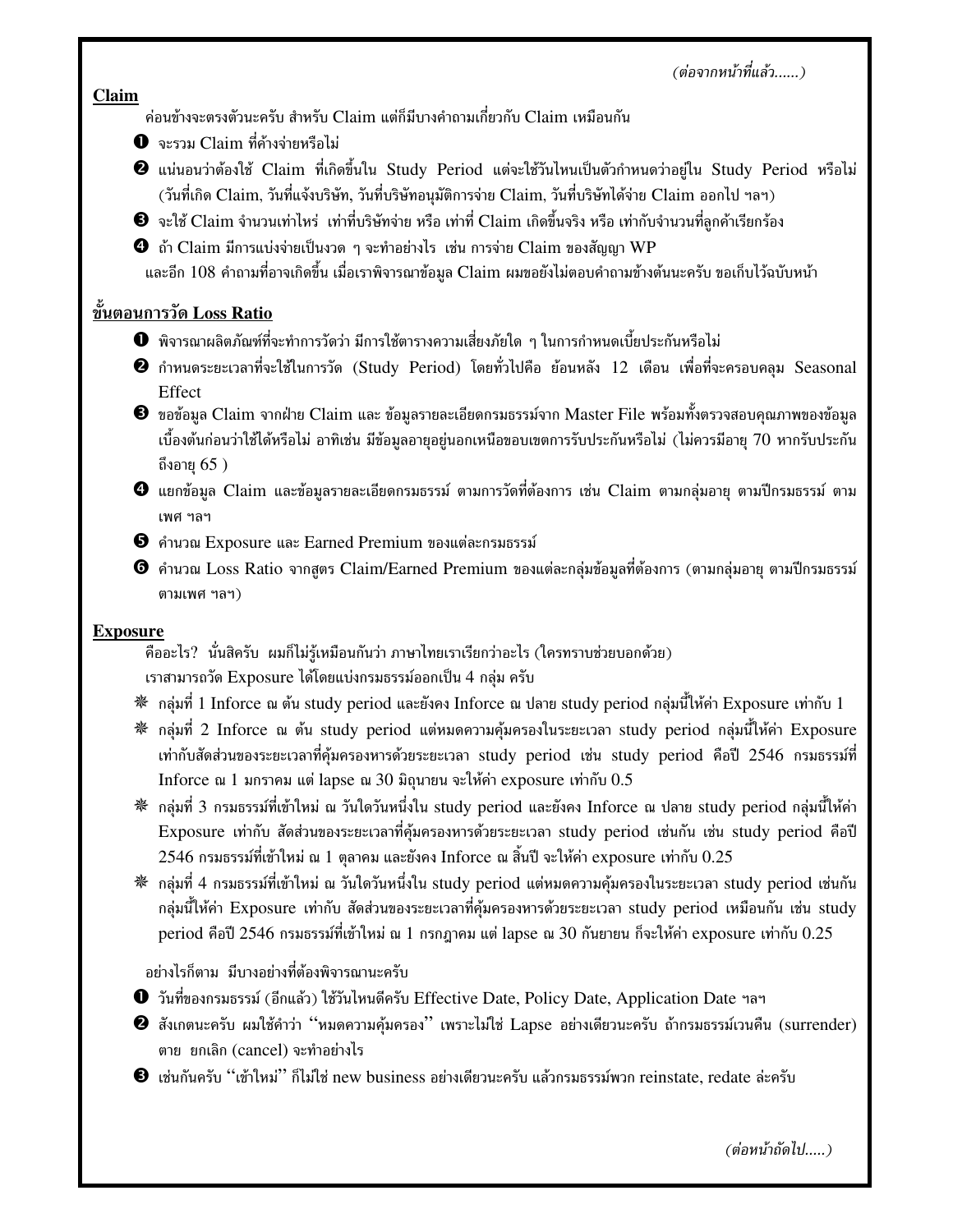(ต่อจากหน้าที่แล้ว.....)

#### **Earned Premium**

เมื่อได้ค่า Exposure ของทุกรมธรรม์แล้ว ให้นำไปคูณกับเบี้ยประกัน ก็จะได้ Earned Premium ของแต่ละกรมธรรม์ จากนั้น ให้รวม Earned Premium ตามกลุ่มข้อมูลที่ต้องการ เช่น ตามกลุ่มอายุ ตามเพศ ฯลฯ และนำไปใช้ในการคำนวณ Loss Ratio ต่อไป

แต่ .............. เดี๋ยวก่อน อาจจะไม่ง่ายอย่างที่คิดนะครับ ลองพิจารณาเรื่องข้างล่างนี้ดูก่อน

- \* ถ้าเบี้ยประกันเกิดเปลี่ยนในระหว่างที่ต่ออายุ (สัญญา HS เป็นต้น) จะปรับอย่างไร
- \* จะใช้เบี้ยประกันตัวไหน เบี้ยรายปี (Annual premium), เบี้ยประกันที่ปรับเป็นรายปี (Annualized premium), เบี้ยประกันรายงวด (modal premium), เบี้ยประกันที่รับจริง (cash premium)
- \* ต้องรวมเบี้ยเพิ่มพิเศษด้วยไหมครับ (extra premium)

ทั้งคำถามเกี่ยวกับ Exposure และ Earned Premium ข้างต้น ผมก็ขอยกไปตอบคราวหน้านะครับ

#### **Loss Ratio**

มาถึงสิ่งที่เราต้องการนะครับ Loss Ratio แบบที่ 1 ขอย้ำว่า เฉพาะแบบที่ 1 นะครับ เพราะแบบที่ 2 จะมีการคำนวณที่ต่างกัน

เมื่อได้ข้อมูลทั้ง Claim และ Earned premium แล้ว ก็นำมาหารกัน เป็นอันว่า เราก็ได้ Loss Ratio แล้วนะครับ แต่.....แล้ว เราจะเอาไปใช้อย่างไร

โดยส่วนมาก เราจะนำ Loss Ratio ไปเปรียบเทียบ กับ Target Loss Ratio นะครับ Target ของแต่ละบริษัทไม่เท่ากันก็ได้ นะครับ ส่วนการกำหนดว่า Target ควรจะเป็นเท่าไรนั้น ก็อีกละครับ ขอยกไปคราวหน้า (นิสัยเสียอีกแล้ว)

#### <u>สดท้าย</u>

ยังมีสิ่งที่ต้องพิจารณาควบคู่ไปกับ Loss Ratio ด้วยนะครับ อาทิเช่น

- ※ Claim Ratio (ต่างจาก Loss Ratio นะครับ)
- **\*** Claim Incidence Rate
- ※ Claim Frequency
- \* Average amount of Claim
- \* Average number of claim
- **※** Incurred but not report (IBNR)
- **※ และอื่น**ๆ

เรื่องมันยาวครับ ค่อย ๆว่ากันในคราวต่อ ๆไปนะครับ

#### <u>สุดท้าย....จริง ๆ</u>

้ผมติดค้างเรื่องต่าง ๆไว้เยอะนะครับ ขอรับปากว่า จะเขียนต่อในคราวต่อ ๆไป หากได้รับอนุญาตจาก บรรณาธิการสุชิน (โดยการ เลี้ยงข้าวซักมื้อ) แล้ว.................ขอบคุณนะครับ...................

## **ROU SOA (May 07)**

#### โดย สชิน พงษ์พึ่งพิทักษ์

สำหรับการสอบ SOA เมื่อเดือนพฤษภาคมที่ผ่านมา ผมได้ลองรวบรวมข้อมูลจำนวนผู้สอบที่ศูนย์ประเทศไทยแล้วไปไล่นับชื่อคนไทยใน รายชื่อผู้สอบผ่านแต่ละวิชามาลองทำตารางเปรียบเทียบให้ดู (อย่างไม่เป็นทางการนะครับ) ขอแสดงความยินดีกับผู้ที่สอบผ่านและเป็น กำลังใจให้ผู้ที่สอบไม่ผ่านให้ประสบความสำเร็จในครั้งต่อ ๆไปครับ

| วิชา       | จำนวนผู้<br>เข้าสอบ | จำนวน<br>ผ้สอบผ่าน | วิชา                    | ึ่งำนวนผู้<br>เข้าสอบ | จำนวน<br>ผ้สอบผ่าน |
|------------|---------------------|--------------------|-------------------------|-----------------------|--------------------|
| FM         | 28                  | 10                 | $\mathsf{C}\phantom{C}$ |                       |                    |
| <b>MLC</b> |                     |                    | <b>CSP-IU</b>           |                       |                    |
| <b>MFE</b> |                     |                    | <b>AFE</b>              |                       |                    |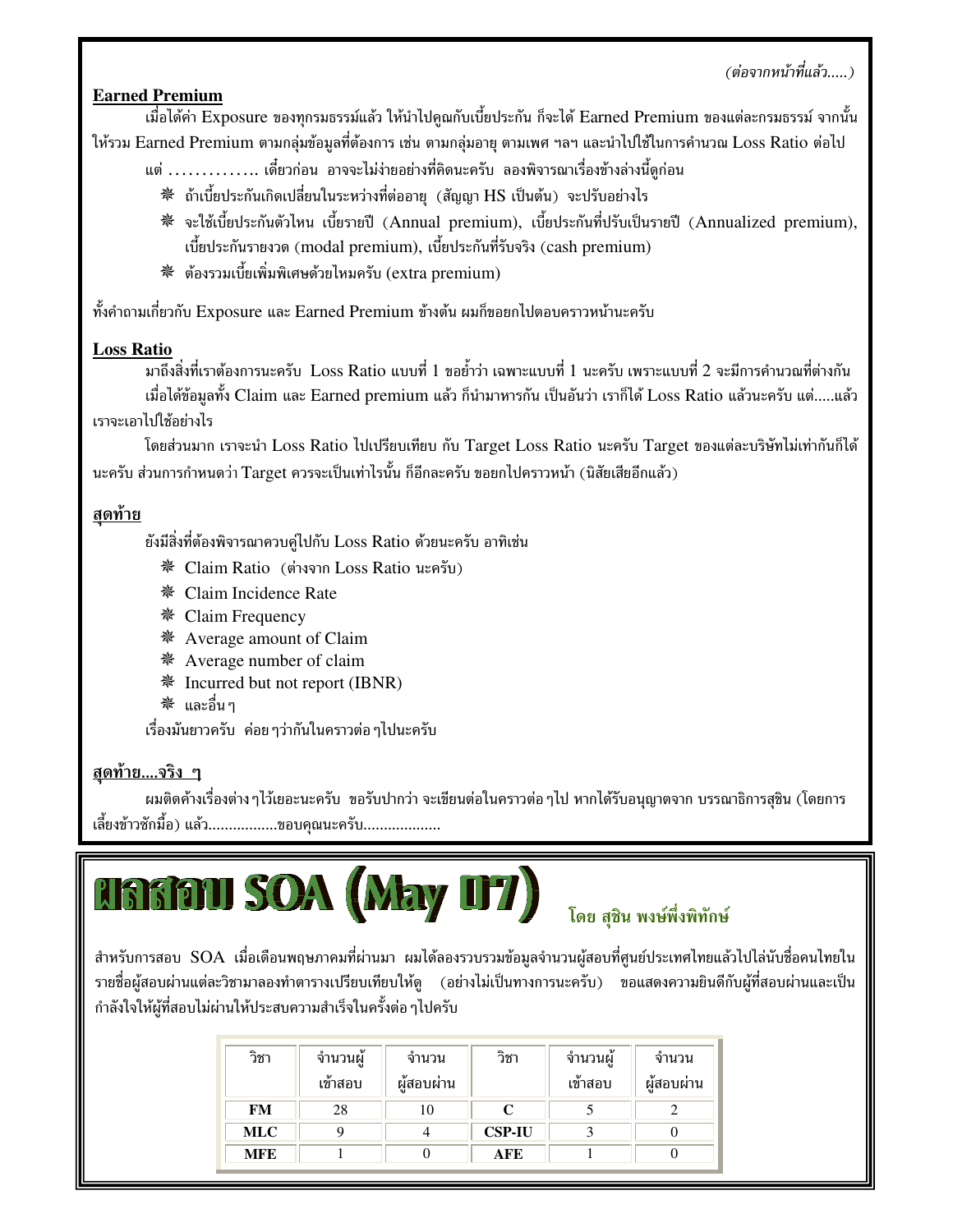## vestment Risk of Fixed Income

#### เขียนโดย พิเชฐ เจียรมณีทวีสิน

ทราบว่าคนที่อ่านในที่นี่คงจะพอคุ้นเคยกับคำว่า Fixed Income กันบ้าง เอาย่อๆ เป็นว่า Fixed Income คือ ตราสารการเงินที่มีอายุ ี การลงทุนมากกว่า 1 ปี โดยมีผลตอบแทนคงที่ตามที่ระบุเอาไว้ในสัญญา ตัวที่เห็นชัดง่ายๆ ก็เช่น พันธบัตรรัฐบาล เป็นต้น ซึ่งโดยปกติแล้ว ้สินทรัพย์เพื่อการลงทุนส่วนใหญ่ของบริษัทประกันชีวิตก็มาจาก Fixed Income นั่นเอง แล้วเมื่อรู้จักและเห็นความสำคัญของมันคร่าวๆ แล้ว เรามาดูความเสี่ยงที่เกิดจากการลงทุนประเภทนี้ดีกว่า

ในวงการของ Fixed Income จะมีปรมาจารย์คนหนึ่งที่ชื่อว่า Fabozzi (ชื่อเหมือนเกิดมาเพื่อ Fixed Income โดยเฉพาะ) ท่านได้ แต่งตำราเกี่ยวกับ Fixed Income ไว้หลายเล่มทีเดียว แล้วก็ได้จำแนกความเสี่ยงด้านการลงทุนออกเป็น 12 ประเภท ดังนี้ (Actuary ทุกคนที่ผ่านการสอบ Course 6 จากหลักสูตรเก่า จะท่องออกมาได้หมด ไม่งั้นมีโอกาสได้สอบใหม่ได้โดยง่าย)

#### 12 types of risk (ความเสี่ยง 12 ประการของตราสารหนี้)

้ลำดับความสำคัญได้ถูกเรียงใหม่เพื่อเป็นการสะดวกในการทำความเข้าใจและจดจำ ความเสี่ยงสุดฮิต 7 อันดับแรก จะถูกพูดถึงอยู่บ่อยๆ เป็นประจำ (แบบว่าไม่จำไปใช้ไม่ได้แล้วเดี๋ยวเสียชื่อ Actuary หมด) ส่วนอีก 5 อันดับหลัง จะเป็นความเสี่ยงระดับมหภาคเสียมากกว่า

1. Interest rate risk

้ ความเสี่ยงตัวนี้เป็นความเสี่ยงที่กล่าวกันทั่วบ้านทั่วเมือง รวมถึงสถาบันการเงินต่าง ๆ ก็ให้ความสำคัญกับความเสี่ยงตัวนี้มากที่สุด ความ เสี่ยงนี้จะกล่าวถึงความสูญเสียที่เกิดขึ้นของมูลค่าสินทรัพย์ที่ถืออยู่หากว่าอัตราดอกเบี้ยในตลาดเปลี่ยนแปลงไป บางคนอาจสงสัยว่าแล้ว มันเกี่ยวอะไรด้วยกับ Fixed Income เมื่ออัตราดอกเบี้ยเปลี่ยน

ี สำหรับคนที่มีพื้นทาง Finance ที่มั่นคงและแข็งแรงมาก่อน ก็สามารถข้ามย่อหน้านี้ได้ครับ สมมติว่า Fixed Income ที่กล่าวถึงเป็น พันธบัตรรัฐบาล ถ้าอัตราดอกเบี้ยสูงขึ้น ราคาของพันธบัตรรัฐบาลที่ถืออยู่จะตกลงมาทันที เหตุการณ์สามารถหาวิธีอธิบายได้หลายอย่าง คนไหนถนัดแบบไหนก็ใช้คำอธิบายแบบนั้นเป็นตัวอ้างอิงแล้วกันครับ

- ※ ในแง่ของการทำ asset valuation อัตราดอกเบี้ยที่ประกาศในตลาดจะเป็น discount rate ซึ่งยังผลให้เมื่อนำมาเข้า ิสมการหา Present Value แล้ว ทราบกันดีว่าถ้า discount rate สูงขึ้น มูลค่าของ PV ของเม็ดเงินจะน้อยลง
- \* ถ้าคุณเป็นนักเศรษฐศาสตร์ คุณก็จะอธิบายว่า เมื่ออัตราดอกเบี้ยในตลาดสูงขึ้นมาแล้ว คนที่ออกพันธบัตรตัวใหม่ย่อมต้องให้ อัตราดอกเบี้ยตามตลาด ้ยังผลให้คนที่ถือพันธบัตรตัวเก่าอยู่ต้องยอมลดราคาลงเพื่อที่จะมีคนสนใจซื้อ นี่เป็นหลักการ demand/supply ง่ายๆ ที่นำมาใช้อธิบายแทนสมการ

ลองมานึกว่าถ้าเปรียบเทียบพันธบัตรสองตัว จะรู้ได้อย่างไรว่าตัวไหนมีความเสี่ยงมากกว่ากัน

- ※ ใบ้ให้ว่า ตัวที่มีอายุ 10 ปี จะมีความเสี่ยง มากกว่า ตัวที่มีอายุ 5 ปี อันนี้ค่อนข้าง make sense ครับ เพราะถ้าอายุการ ีลงทุน (maturity) ยิ่งสูง อัตราดอกเบี้ยแกว่งนิดเดียวก็มีผลกับราคาของตราสารที่คุณถืออยู่แล้ว (PV ของเงินในอนาคต ยิ่ง ไกลยิ่ง sensitive)
- $*$ จริง ๆ แล้วจะมีเรื่อง coupon และ อัตราดอกเบี้ยในตลาดที่มีผลกับ interest rate risk ด้วย แต่ขอละเอาไว้ในที่นี้แล้วกัน ครับ

้เมื่อมันฮิตแล้วก็ใช้ในการวิเคราะห์กันมากถึงขนาดนี้แล้ว จึงได้มีการตั้งนิยามของคำว่า Duration ขึ้น โดยที่หมายถึง<u>อัตราส่วน</u>ของ "ความเปลี่ยนแปลงของราคาตราสาร (เป็นเปอร์เซ็นต์)" ต่อ "ความเปลี่ยนแปลงของอัตราดอกเบี้ย'' จะสังเกตเห็นว่า Duration ้ไม่ได้แปลตรงตัวว่า ระยะเวลา แต่ทั้งนี้ทั้งนั้น ในบางตำราบอกว่า Duration มีหน่วยเป็น 'ปี'' ทำให้พวกมือใหม่หัดเรียนสับสนกันได้ ง่าย ๆ กับชื่อนี้ เอาเป็นว่าเรามาสนใจวิธีใช้ดีกว่า

- $*$  ถ้า Duration = 10 หมายความว่า ถ้าอัตราดอกเบี้ยเปลี่ยนไป (ขึ้น) 1% ราคาของตราสารที่ถืออยู่จะเปลี่ยนไป (ลง) 10%
- $*$  ถ้า Duration = 10 หมายความว่า ถ้าอัตราดอกเบี้ยเปลี่ยนไป (ลง) 1% ราคาของตราสารที่ถืออย่จะเปลี่ยนไป (ขึ้น) 10%

(ต่อหน้าถัดไป....)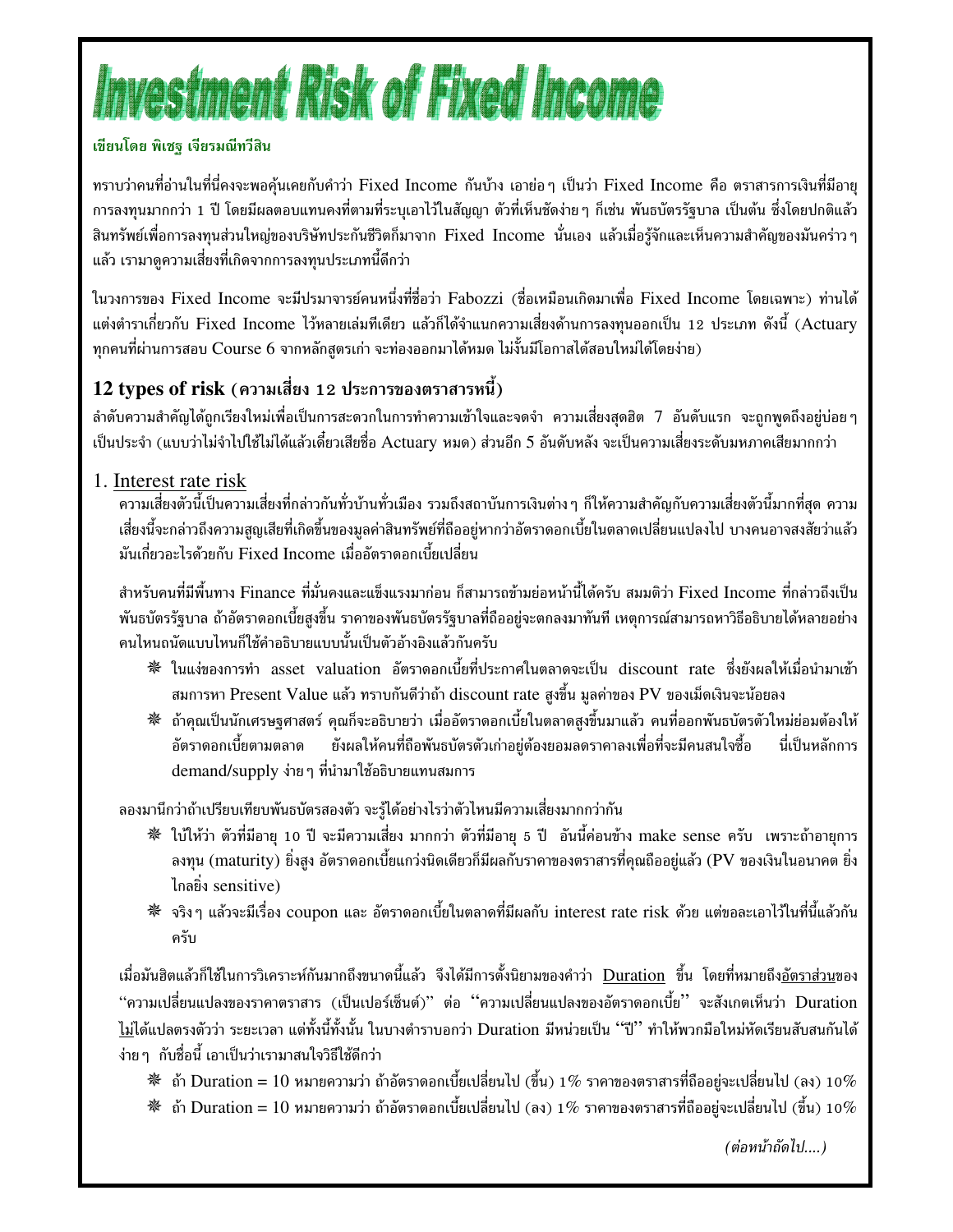#### (ต่อจากหน้าที่แล้ว....)

การคำนวณหา Duration นั้นไม่ยาก ยิ่งในสมัยนี้ยิ่งง่ายเข้าไปใหญ่ แค่ใส่ลักษณะ feature ของพันธบัตรและเงื่อนไขต่างๆ ลงไปใน software หรือ worksheet จากนั้นกดคลิ๊ก แล้วก็ได้ค่าออกมา

แต่มันสำคัญตรงที่เราจะเอาไปตีความและใช้กันยังไงนะครับ ดังนั้นเพื่อไม่ให้งงกับคนอื่น สำหรับคนที่ฝักใฝ่ใคร่จะรู้ในสูตรและวิธีการ http://en.wikipedia.org/wiki/Bond duration (ไม่ก็เปิดจากตำราที่ต้องสอบเกี่ยวกับ ผมขอแนะนำให้ไปที่ คำนวณ Finance หรือ Investment เอา)

้ถ้าพดในภาษาวิศวะ ผมจะเรียก Duration ว่าเป็น Diff (อนพันธ์) ลำดับ ที่ 1 (เปรียบได้กับ ความเร็ว = ระยะทาง/เวลา) ซึ่งความชัน ของการพล็อตกราฟของราคา (แกน y) กับอัตราดอกเบี้ย (แกน x) ก็จะบอกเป็นนัยถึง Duration ได้ แต่อย่าลืมนะครับว่า ความชัน ของกราฟ ไม่เท่ากับ Duration (บางตำราเขียนผิด หรือไม่ยอมฟันธงให้ชัดๆ พอผมเอามาใช้กับงานจริงๆ ก็ตีความกันงงไปเลย) ย้ำอีก ครั้งว่า Duration = ความเปลี่ยนแปลงของราคา (เป็นเปอร์เซ็นต์) / ความเปลี่ยนแปลงของอัตราดอกเบี้ย

- $\rm \frac{36}{36}$  ถ้า P. คือราคาของตราสารเมื่ออัตราดอกเบี้ย =  $\rm\ I$  . และ  $\rm\ P_{+}$  คือราคาของตราสารเมื่ออัตราดอกเบี้ย =  $\rm\ I_{+}$
- $\mathcal{R}$  ความเปลี่ยนแปลงของราคา (เป็นเปอร์เซ็นต์) = [(P − P +) / P<sub>0</sub>] / (I − I +);
- $\frac{1}{2}$  ความชั้นของกราฟ = (P − P + ) / (I − I + )

โปรดทำความเข้าใจไว้ว่ากราฟที่กล่าวถึงนั้นไม่ได้เป็นเส้นตรงเสมอไป จึงมีคนตั้งนิยามของคำว่า Convexity ขึ้นเพื่อแสดงถึง Diff (อน พันธ์) ลำดับที่ 2 เค้าจะเรียกว่า Convexity (เปรียบได้กับ ความเร่ง = ความเร็ว/เวลา) ยิ่งถ้าเอา Convexity มาควบค่กับ Duration ด้วยจะทำให้ได้การประเมินค่าของราคาตราสารแม่นยำยิ่งขึ้น

Interest rate risk มีชื่อเรียกอีกชื่อหนึ่ง (จริงๆ หลายชื่อ) ว่า Disintermediation risk หรือ disinvestment risk หรือ price risk (ทั้ง 3 ชื่อนี้สามารถเรียกแทนกันได้หมด)

แถมท้ายอีกนิดว่า ในธนาคาร (โดยเฉพาะในแถบยุโรปที่อยู่ใต้กรอบของ Basel II) จะมีการ run model ที่เรียกว่า VaR (Value at Risk) เพื่อสมมติเหตุการณ์จริงเช่นว่าจะเกิดอะไรขึ้นถ้าอัตราดอกเบี้ยเปลี่ยนไป (ในค่าความเชื่อมั่นหนึ่งๆ) ในอีก 10 วันข้างหน้าว่า ธนาคารจะไปหรือจะรอด

การจะจัดการ (manage) interest rate risk ของบริษัทประกันชีวิต โดยปกติแล้วจะไม่ได้ดูแค่ด้านสินทรัพย์หรือหนี้สินเพียงด้านเดียว ีแต่จริง ๆ แล้ว เราต้องดูทั้งสองด้านพร้อม ๆ กันไป ลองคิดดูว่า ถ้า Duration ของทั้งสินทรัพย์และหนี้สินเท่ากันแล้ว (สมมติให้ Convexity เท่ากันด้วย) อัตราดอกเบี้ยที่เปลี่ยนแปลงไปจะมีผลต่อบริษัทหรือไม่ ลองดูเฉลยที่มุมท้ายล่างนะครับ ใบ้นิดนึงว่าบริษัทเค้า จะดูว่าสินทรัพย์หักหนี้สินจะเหลืออยู่เท่าเดิมหรือไม่เมื่ออัตราดอกเบี้ยเปลี่ยนไป

สุดท้ายนี้ อย่าลืมนะครับว่า high risk high return ยังใช้ได้อยู่ถึงปัจจุบันนี้ ถึงแม้ว่าจะดูโบราณไปแล้วก็ตามเถอะ (ต่อฉบับหน้า)

Frank J. Fabozzi is the Frederick Frank Adjunct Professor of Finance at Yale School of Management. He has taught at Yale University since 1994. Fabozzi, an investment management expert, is a Wall Street authority and editor of the Journal of Portfolio Management. He is on the board of directors of BlackRock and is a consultant to several financial institutions. He was inducted into the Fixed Income Analysts Society Hall of Fame in November 2002. He is also a Fellow at the Yale International Center for Finance.

Fabozzi co-authored the textbooks Foundations of Financial Markets and Institutions and Capital Markets: Institutions and Instruments with Franco Modigliani. He also co-edited The Theory and Practice of Investment Management with Harry Markowitz.

Fabozzi holds a B.A. (magna cum laude), M.A., and Ph.D. from City University of New York. He is also a Chartered Financial Analyst and Certified Public Accountant.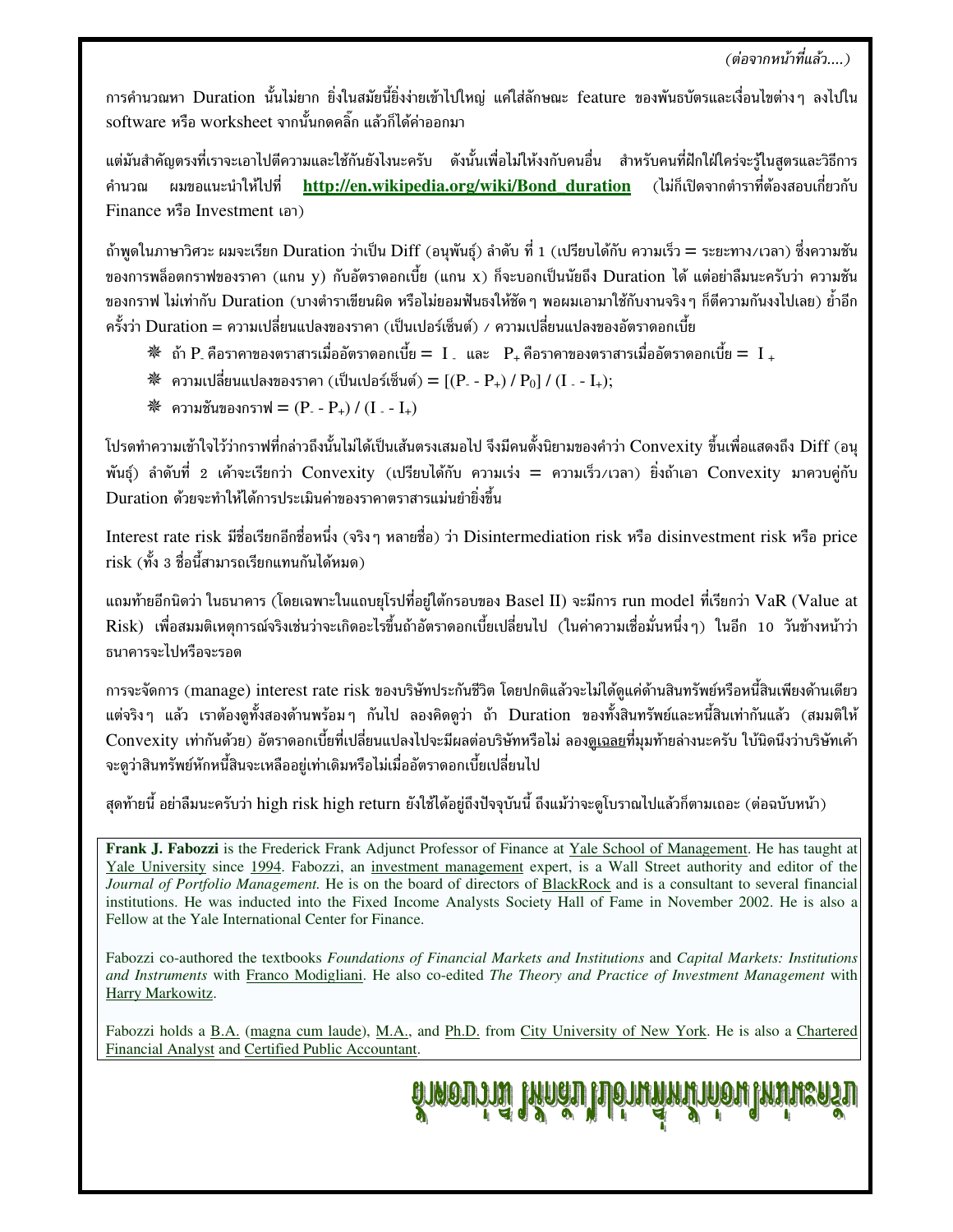# **Financial System**

#### โดย พิเชฐ เจียรมณีทวีสิน

พอดีได้มีโอกาส Back up ข้อมูลเก่าๆ จากเมืองไทย แล้วก็แอบไปเจอไฟล์นึงที่เป็นสรุปของตัวเองในสมัยที่สอบ Course 6 เรื่อง Finance and Investments เข้า เห็นว่าเอามาพิมพ์แล้วปัดฝุ่นซะหน่อย ก็คงจะเป็นประโยชน์กับ Sawasdee Actuary บ้างครับ

เรื่องข้างล่างต่อไปนี้จะเป็นเกริ่นนำกว้าง ๆ ก่อนที่จะเข้าแกนเนื้อหาหลัก ๆ ของ Finance and Investments สรุปคือ เอาไว้อ่านเพลิน ๆ สำหรับคนที่ยังไม่ค่อยเข้าใจว่าอะไรคือ Financial System ก็แล้วกันครับ

#### Asset แบ่งออกเป็น Financial Asset และก็ Real Asset

Real Asset จะเป็น Asset ที่จับต้องได้จริงๆ จะอยู่แค่ฝั่งซ้าย (ฝั่ง Asset) ของ balance sheet เท่านั้น เรียกได้ว่าเป็น Productive Capacity ของเศรษฐกิจก็ว่าได้ แต่สำหรับ Financial Asset จะจับต้องไม่ได้ (เหมือนแค่เป็นกระดาษแผ่นนึงที่บ่งบอกอะไรซักอย่าง เท่านั้น) Financial Asset นี้จะอยู่ได้ทั้งสองฝั่งของ Balance sheet จะเป็นผลมาจาก income ของ Real asset (หวังว่าคงไม่งง)

จะว่าไป Financial Asset ก็มีข้อเฉพาะที่น่าจำเอาไว้เป็น key point ดังนี้

- ※ เป็นตัวที่จะ separate "Ownership" กับ "Management" ออกจากกันได้ หมายความว่า เป็นเจ้าของก็จริงแต่ไม่ต้องไป บริหารบริษัทก็ได้ ยกตัวอย่างเช่น การเป็นเจ้าของหุ้น เป็นต้น (มีเรื่องให้กล่าวอีกเยอะถ้าจะไปพาดพิงถึงเรื่อง Corporate Governance)
- ※ เป็นการที่จะจัดการ allocate timing ของการบริหารเงิน หมายความว่า ถ้ามีเงินเหลือเฟือ หรือรายได้สูง ก็นำเงินไปลงทุน แต่ ถ้าช่วงไหนจนตรอก ก็ไปถอนออกมาใช้ได้ ตัวอย่างที่จะเห็นได้ชัดขึ้นก็คือ pension หรือ retirement plan (รวมถึงประกัน ชีวิต เป็นต้น)

#### ส่วนที่เกี่ยวข้อง (Parties) ใน Financial Market

- $\bullet$  Household เป็นพวกครัวเรือน หรือ Individual ซึ่งจะมีความต้องการอยากจะลงทุนปล่อยกู้ (lend/invest) ในตลาด มากกว่า ที่จะขอก้ยืม (borrow)
- $\bullet$  Business เป็นพวกบริษัท หรือ Corporate ซึ่งมีความต้องการที่อยากจะกู้ยืม (borrow) จากตลาดมากกว่า (ที่กู้ยืมก็เพราะ จะได้นำไปลงทนในโครงการที่น่าสนใจ)
- $\,\bullet\,$  Government ลองคิดดูว่ารัฐบาลอยากจะกู้หรืออยากจะปล่อยกู้(ลงทุน)มากกว่า คำเฉลยก็คือรัฐบาลไม่มีความจำเป็นที่จะลงทุน ปล่อยกู้ในตลาดอยู่แล้ว ในทางตรงกันข้าม จะเห็นว่ารัฐบาลออกพันธบัตรบ่อย ซึ่งก็คือการขอกู้ยืม (borrow) จาก Party อื่นๆ นั่นเอง

Party ที่ช่วยเป็นตัวกลางให้ ระหว่าง 3 Party ที่กล่าวมาคือ

- ※ Financial Intermediate : พวก bank, investment company (จะพูดถึงทีหลัง) ซึ่งจะเป็นการเชื่อมระหว่างคนกลุ่มใหญ่ (เช่น corporate) กับ คนกลุ่มเล็ก (Individual)
- ※ Investment Banking : พวก Merrill Lynch จะเป็นการเชื่อมระหว่างคนกลุ่มใหญ่ด้วยกันเอง หรือ การทำ transaction ด้วย scale สูง ๆ

#### Market Structure ในตลาด

- $\bullet$  Direct : โฆษณาในหนังสือพิมพ์ ผู้ซื้อกับผู้ขาย หากันเอง
- Broker: ธุรกิจ Real estate ซึ่งจะกิน commission
- B Dealer: Over The Counter จะใช้ Dealer กันเยอะ จะกินส่วนต่างของ bid/ask spread
- 4 Auction: ตลาด NYSE

้เนื้อหาเหล่านี้เป็นสิ่งที่ Actuary ควรจะเข้าใจว่าตลาดการลงทุนมีที่มาที่ไปยังไง เอาให้อ่านเล่น ๆ พอหอมปากหอมปากคอก็แล้วกันครับ…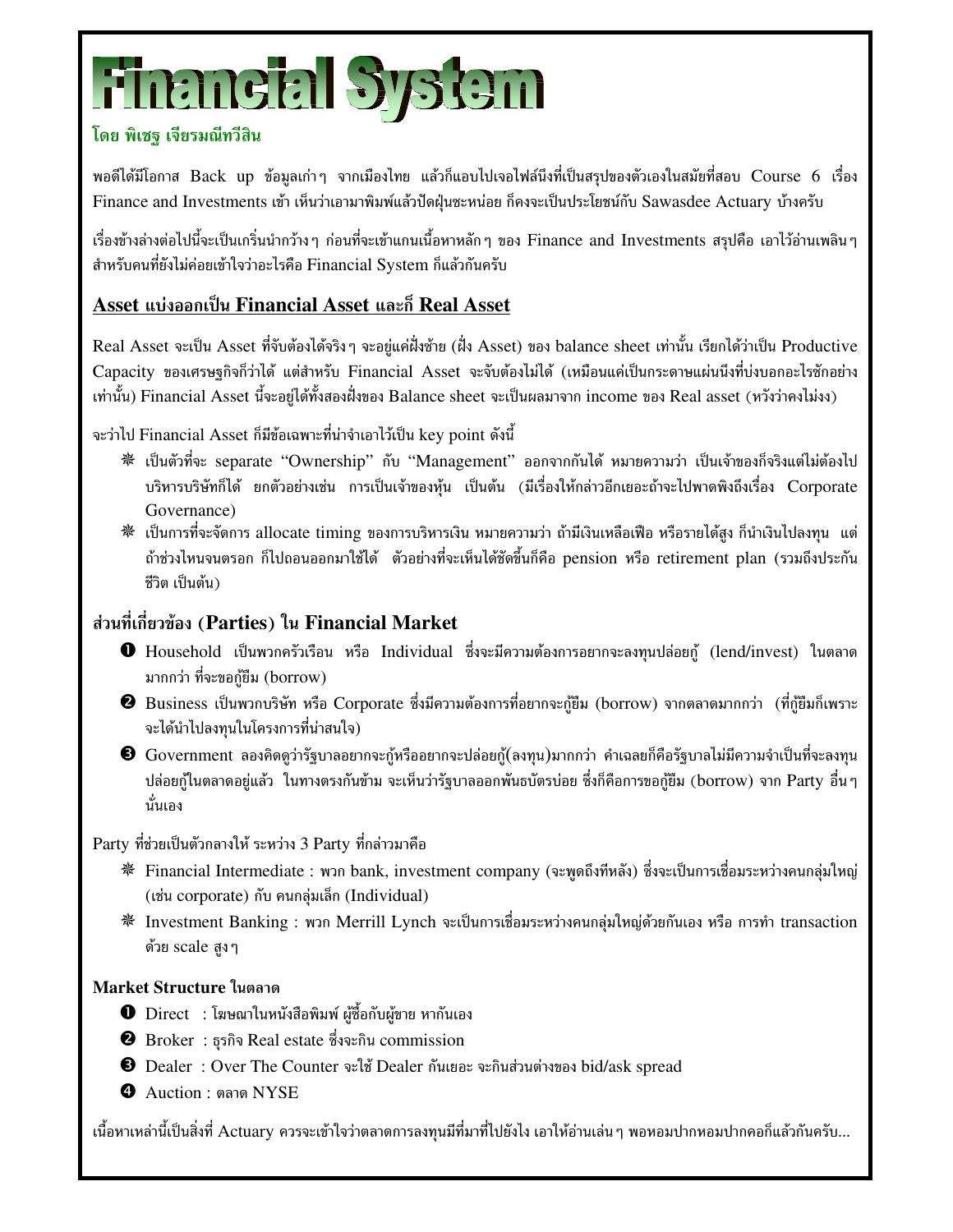

เมื่อเร็ว ๆนี้ได้คุยกับน้องที่สอบวิชา FAP ทำให้ทราบว่าในเนื้อหา FAP module 1 มีการกล่าวถึงที่มาของชื่อ "Actuary" ด้วยว่ามีความ ้เป็นมาอย่างไร ทำให้ผมรู้สึกสนใจอยากรู้เป็นพิเศษเพราะจะได้ตอบคำถามที่ค้างคาในใจมานานว่าชื่อนี้มีที่มาจากไหน ก็เลยขอเอกสารวิชา FAP ส่วนนี้มาดู เมื่อได้อ่านแล้วพบว่าคำว่า Actuary มีที่มาไม่ธรรมดาจริง ๆ

ที่มาของคำว่า Actuary เกิดที่ประเทศอังกฤษเมื่อราวๆสองร้อยกว่าปีก่อน ในช่วงนั้นวิวัฒนาการของประกันชีวิตยังอยู่ในระยะเริ่มแรก การ ประกันชีวิตที่นิยมส่วนมากจะดำเนินในรูปแบบกลุ่มคนมารวมกันเป็นสมาคมร่วมสมทบเงินเพื่อเป็นผลประโยชน์ให้แก่ครอบครัวผู้เสียชีวิต (คล้ายกับฌาปนกิจสงเคราะห์) หรือถ้าเป็นการประกันชีวิตที่ออกโดยบริษัทประกันอัคคีภัย-เดินเรือจะเป็นจำพวก term 1 ปีต่ออายุได้ ไม่มี แบบที่ให้ความคุ้มครองระยะยาว อีกทั้งยังไม่มีการนำวิชาการคณิตศาสตร์ขั้นสูงมาประยุกต์ใช้เท่าไหร่

จุดเริ่มต้นของพัฒนาการเริ่มจากชายที่ชื่อว่า James Dodson ซึ่งเป็นคนคิดค้นวิธีการคำนวณเบี้ยประกันแบบตลอดชีพรวมถึงวิธีการ ี จัดสรรเงินสำรองของแบบประกันดังกล่าวขึ้นมา (ซึ่งเป็นหลักการที่ใช้อยู่จนถึงปัจจุบันนี้) Dodson ร่วมกับเพื่อนของเขาจัดตั้งสมาคม สำหรับรับประกันชีวิตเรียกว่า Society for Equitable Assurances on Lives and Survivorship (ภายหลังเปลี่ยนชื่อเป็น Equitable Life Assurance Society) แต่ Dodson ได้เสียชีวิตไปก่อนที่สมาคมฯจะเป็นรูปเป็นร่าง

หลังจากที่ Dodson เสียชีวิต คนที่มารับหน้าที่ผลักดันให้ Equitable Life เติบโตขึ้นมาก็คือ Edward Mores เมื่อ Mores เข้ามา ดูแลสมาคมฯก็เกิดความคิดแปลก ๆว่าอยากตั้งชื่อตำแหน่งใหม่เอี่ยมอ่องไม่ซ้ำใครให้กับผู้ที่เป็น chief administration officer ของเขา ี่ ปรากฏว่า Mores ไปถูกใจกับชื่อ actuary ซึ่งในสมัยนั้นมีการใช้ชื่อดังกล่าวสำหรับตำแหน่งผู้จดบันทึกในศาลบางแห่ง คาดกันว่าที่ Mores ถูกใจคงเป็นที่มาของคำว่า actuary ซึ่งมาจากคำว่า actuarius ของจักรวรรดิโรมัน หมายถึงผู้ทำหน้าที่จดบันทึกภารกิจสาธารณะ ของสภาสูงแห่งโรมันลงในจดหมายเหตุ (Mores เป็นพวกคลั่งไคล้ประวัติศาสตร์โบราณมาก) นอกจากนี้เขายังรู้สึกว่าที่มาของคำนี้พ้องกับ ลักษณะงานของ chief administration officer ในสมัยนั้น ซึ่งจะดูแลการจัดเก็บข้อมูลสมาชิก ข้อมูลบัญชี และบันทึกรายงานการ ประชุมระหว่างผู้อำนวยการสมาคมกับผู้ถือกรมธรรม์

จะเห็นได้ว่าคำจำกัดความหน้าที่การงานของชื่อ actuary ที่ Mores ตั้งขึ้นมาไม่ได้เกี่ยวข้องอะไรกับคณิตศาสตร์เลย คนที่เคยดำรง ตำแหน่ง actuary ของ Equitable Life สี่คนแรกก็ไม่มีใครที่มีทักษะเหมือน actuary ยคนี้แม้แต่คนเดียว ในกรณีที่สมาคมฯ จำเป็นต้องใช้ความรู้ความสามารถทางคณิตศาสตร์ก็จะพึ่งพานักคณิตศาสตร์ข้างนอก หนึ่งในนักคณิตศาสตร์ที่ช่วยเหลือ Equitable Life มาตั้งแต่ยุคสมัยแรก ๆก็คือ Dr Richard Price ความสำคัญของ Dr Price ที่เกี่ยวข้องกับหน้าสำคัญของประวัติศาสตร์อาชีพ actuary ก็คือการที่เขาได้ชักนำให้หลานชายชื่อ William Morgan มาร่วมงานกับ Equitable Life

William Morgan เรียนมาทางสาขาการแพทย์ แต่มาเริ่มงานที่ Equitable Life ในตำแหน่ง assistant actuary หลังจากทำงานได้ปี เดียวก็ได้รับการแต่งตั้งให้เป็น actuary ด้วยอายุเพียง 25 ปีเท่านั้น แถมดำรงตำแหน่งนี้ยาวนานถึง 55 ปีจนเกษียณ ถึงแม้จะรับตำแหน่ง actuary แต่ Morgan ไม่ค่อยปลื้มกับชื่อตำแหน่งของเขาเท่าไหร่เพราะรู้สึกว่าเป็นชื่อที่อุปโลกน์ปลอมๆ แต่ด้วยความรู้ทางวิทย์คณิต ผสมผสานกับความสามารถบริหารจัดการทำให้ Morgan สร้างสรรค์หลักวิชาการใหม่ๆเกิดขึ้นแก่การประกันชีวิตตลอดระยะเวลาที่ดำรง ตำแหน่ง actuary จนได้รับการยอมรับและยกย่องจากคนทั่วไป และนี่เองที่ทำให้ความหมายของงาน actuary เริ่มเปลี่ยนไปจากผู้ดูแลงาน ึบริหารทั่วไปมาเป็นตำแหน่งที่ใช้ความรู้ทางวิทย์คณิตสร้างคุณค่าแก่องค์กร กล่าวได้ว่า Morgan เป็นคนที่เอาชื่อตำแหน่งมาบวกรวมกับ ลักษณะงานปัจจุบัน ทำให้ได้รับการยกย่องว่าเป็นบิดาแห่ง actuary

ถึงแม้ว่า Morgan จะเป็นคนที่สร้างรากฐานงานของ actuary ในปัจจุบัน แต่เราต้องยอมรับว่าผู้ที่นำคำ actuary มาใช้เป็นคนแรกก็คือ Mores ถ้าเกิดวันนั้น Mores ดันไปถูกใจชื่อโบราณๆคำอื่นแทน ทุกวันนี้พวกเราคงไม่ได้เรียกว่า actuary ซะแล้วหละ....

อ้างอิงจาก "From Actuarius To Actuary" by Robert B. Mitchell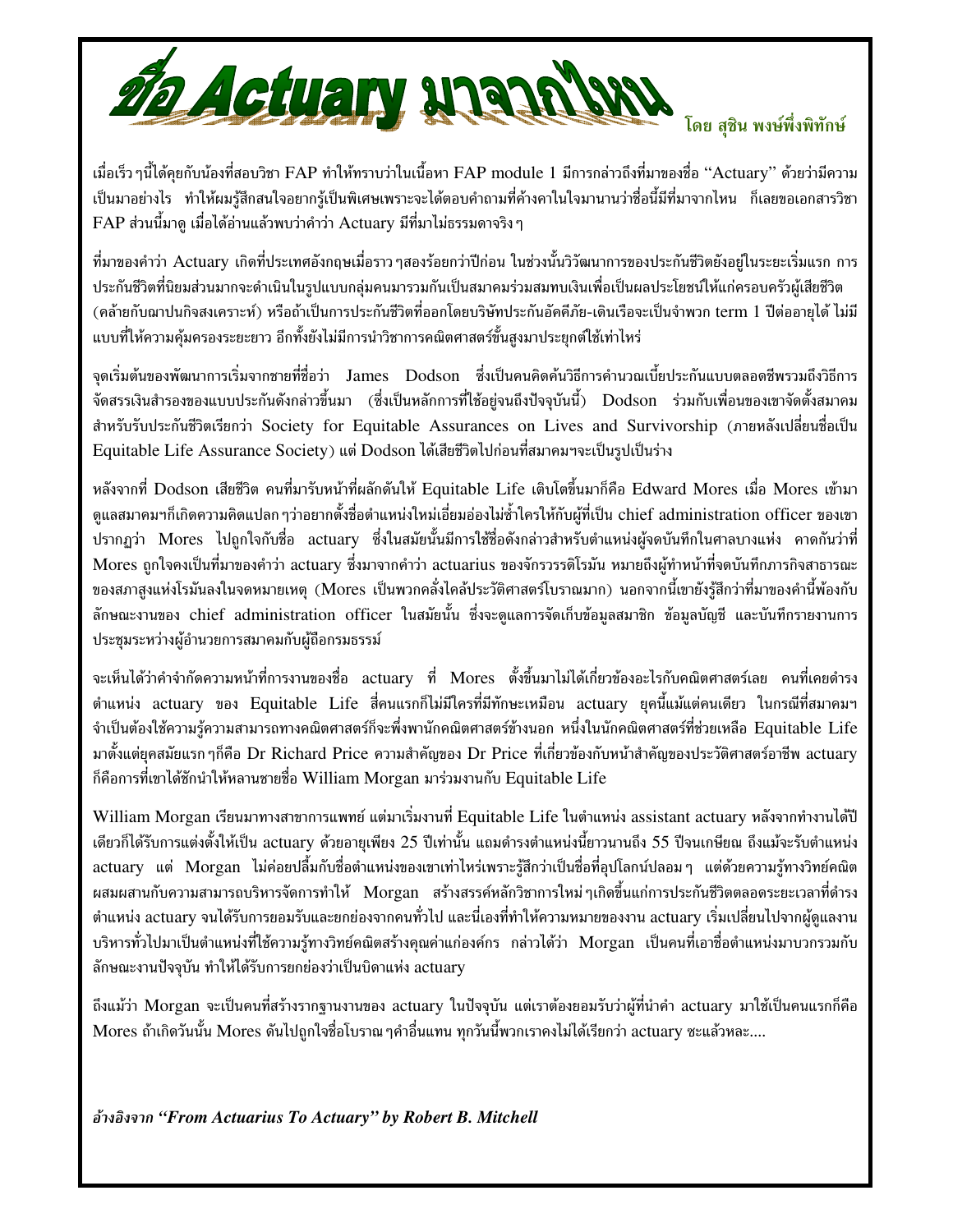## Udulat 4 orto Trish

#### เรียบเรียงโดย พิเชร เจียรมณีทวีสิน

ในธรรมชาติเมื่อเราทำให้น้ำเคลื่อนไหวเช่น การโยนก้อนหินลงไป ก็จะเกิดเป็นคลื่นพลังงานในน้ำเห็นได้ชัดเป็นระลอกคลื่น ในร่างกายของ มนุษย์ก็มีพลังงานคลื่นที่สามารถตรวจวัดได้หลายอย่าง เช่น คลื่นหัวใจ (ตรวจวัดโดย ECG, Electro Cardiograph) คลื่นสมอง ตรวจวัดโดย EEG (Electro Encephalograph)

้คลื่นสมองจะมีลักษณะเคลื่อนไหว ขึ้นและลง เหมือนคลื่นทั่วไป โดยใช้หน่วยการวัดเป็น รอบต่อวินาที ในปัจจุบันวัดคลื่นสมองได้ 4 ชนิด คือ เบต้า (Beta) อัลฟา (Alpha) เธต้า (Theta) และเดลต้า (Delta) โดยแบ่งตามความถี่ของคลื่น (รอบต่อวินาที) โดย



ในสมองของมนุษย์ยังมีการแบ่งออกเป็น สมองซีกซ้าย และ สมองซีกขวา ซึ่งโดยปกติคลื่นสมองในด้านซ้ายและด้านขวาจะมีความถี่ และการ ขึ้นลงเป็นอิสระต่อกัน จึงทำให้คลื่นสมองด้านซ้ายและขวาจะแตกต่างกัน …. แต่นักวิทยาศาสตร์ตรวจพบว่าในระหว่างการทำสมาธินั้นจะเกิด การปรับความถี่ของสมองด้านซ้ายและสมองด้านขวาให้ขึ้นลงเหมือนกันเรียกว่า ซิงโคไนท์ Synchronization ในปัจจบัน และ นักวิทยาศาสตร์เชื่อว่า การเกิด Synchronization ของคลื่นสมองนี้ทำให้เกิดพลังจิตที่เพิ่มขึ้นในมนุษย์และทำให้สามารถเรียนรู้ข้อมูล จำนวนมากได้อย่างรวดเร็วตลอดจนเกิดความคิดสร้างสรรค์อย่างยอดเยี่ยม

ในอดีตคนเชื่อว่า คลื่นสมองและสารที่หลั่งจากสมองนั้นไม่สามารถบังคับหรือควบคมการเกิดได้ แต่ปัจจุบันหลังจากมีการทดลองและ ตรวจวัดทางวิทยาศาสตร์กับนักฝึกจิต พบว่านักฝึกจิตสามารถควบคุมคลื่นสมองและสารที่หลั่งจากสมองได้



http://www.watthamfad.com/nuke/